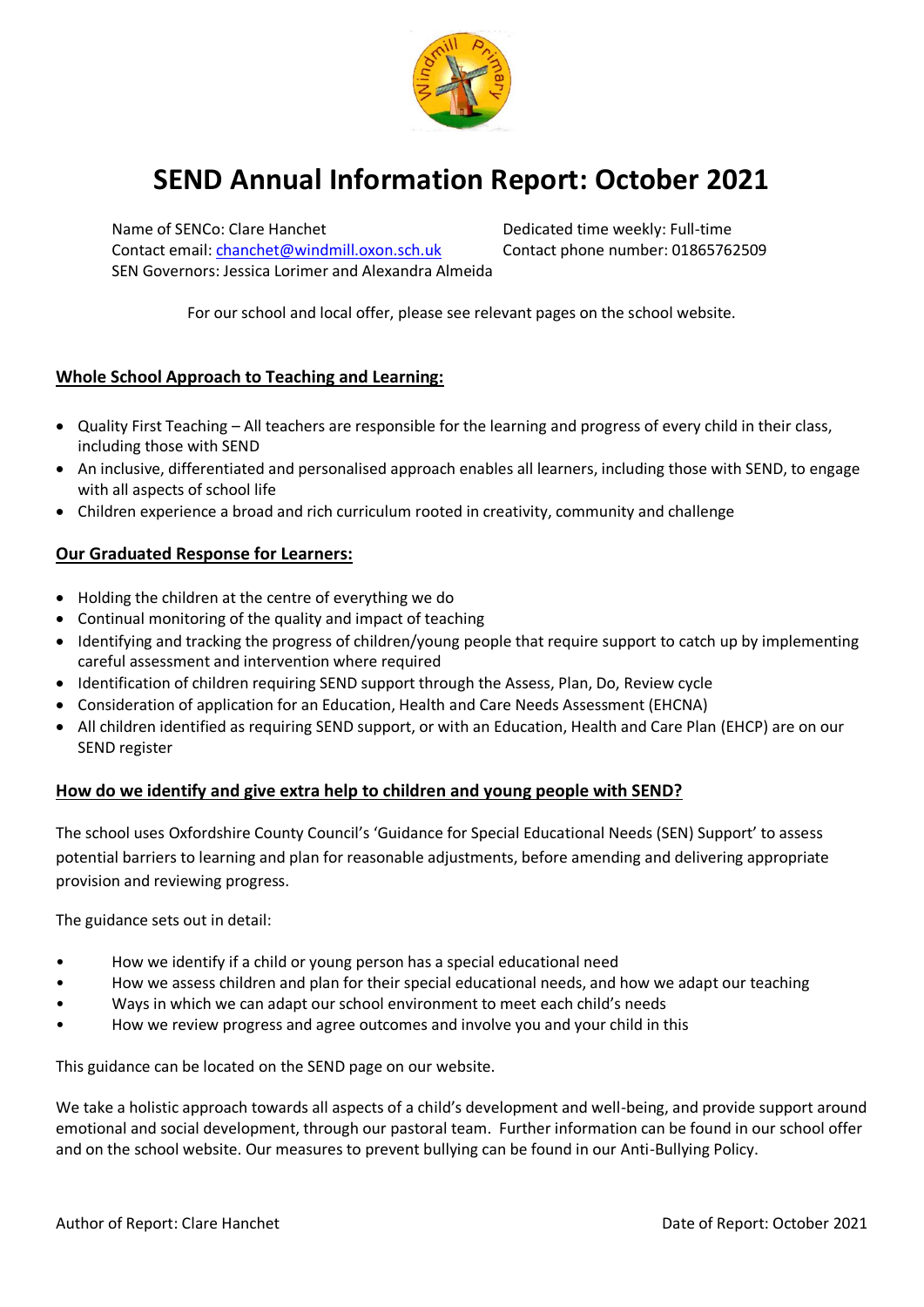# **How we listened to the views of children and their parents:**

| What                                   | Who                                     | When             |
|----------------------------------------|-----------------------------------------|------------------|
| <b>Informal Discussions</b>            | All pupils                              | Daily            |
| Parents' Evenings/Reports              | All pupils                              | Termly           |
| Home-School Book                       | Individual Children                     | Daily            |
| Assess, Plan, Do, Review Meetings      | Pupils on SEND Register                 | Termly           |
| <b>Team Around the Family Meetings</b> | <b>Individual Children and Families</b> | Every 6-12 weeks |
| Learning at Windmill (LAW) Group       | Representatives from all classes        | Weekly           |
| <b>Values Council</b>                  | Representatives from all classes        | Weekly           |
| Eco Council                            | Representatives from all classes        | Weekly           |
| Parent/Headteacher Meetings            | Parents and Headteacher                 | When required    |
| Parent/SENCo Meetings                  | Parents and SENCo                       | When required    |

# **The Assess, Plan, Do, Review Cycle:**

For children on our SEND register, an Assess, Plan, Do, Review cycle was established by class teachers in partnership with the children and their parents. Please see our SEND Policy for further details.

During the 2020/21 academic year, we had 85 children receiving SEN Support and 5 children with an Education, Health and Care Plan.

This year, provision made for children on our SEND register has been:

- Communication and Interaction
	- o Visual supports e.g. timetables and now/next, social stories
	- o Physical resources e.g. ear defenders, weighted blanket, communication bands
	- o Individual task management boards
	- o Sensory circuit intervention
	- o Talking interventions Talk Boost, Spirals, Silver SEAL, Colourful Semantics
	- o Art as Therapy Group
	- o Referrals to the Communication and Interaction service
	- o Referrals to the Speech and Language service
- Cognition and Learning
	- o Differentiated tasks
	- o Increased scaffolding e.g. visual aids, modelling, writing frames
	- o Dyslexia friendly dictionaries
	- o Touch-typing
	- o Small group support
	- $\circ$  1:1 intervention The Hornet, The Word Wasp, Toe by Toe, Plus 1, Power of 2, Success@arithmetic, precision teaching
- Social, Emotional, and Mental Health
	- o Mindfulness/brain and body breaks
	- o 6 stage support plan
	- o Alternative lunchtime provision
	- o Learning mentor and Hive drop in
	- o 1:1 intervention Learning Mentor, Hive, ELSA, Play Therapy, CAMHS MHST
- Sensory and/or Physical Needs
	- o Physical resources e.g. writing slope, ear defenders, individual laptop, pencil grip
	- o Sensory circuit intervention
	- o Sports intervention fine and gross motor skills programme
	- o Specific seating arrangements

We monitored the quality of this provision through learning walks and observations. We measured the impact of this provision through analysis of our provision management system, which tracks interventions across the school, and through discussions with children.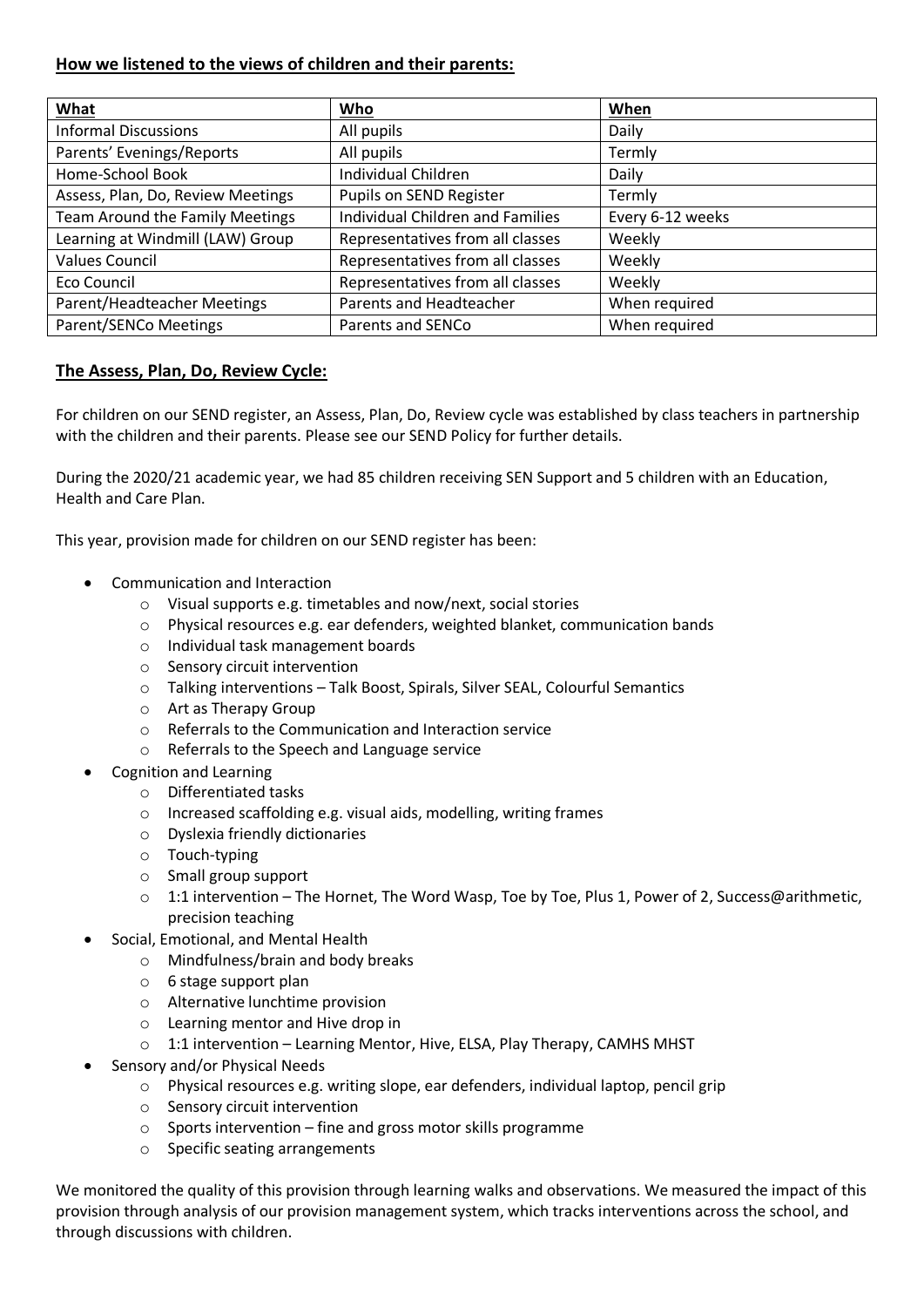# **Support Staff Deployment**

Support staff were deployed in a number of roles across the school.

- Support in classrooms
- **•** 1:1 Provision
- Small group intervention
- Playground support break and lunch
- Supporting at after school clubs
- Breakfast club
- PPA cover
- First aid
- Support for medical needs

We monitored the quality and impact of this support by talking to staff and children and carrying out monitoring and observations where appropriate.

#### **Distribution of Funds for SEND:**

SEND funding was allocated in the following ways:

- Support staff classroom based and 1:1 provision
- External services (see School Offer)
- Teaching and Learning resources
- Pastoral provision
- Staff training

### **Continuing Development of Staff Skills:**

Individuals' CPD undertaken this year:

| Area of knowledge/skill             | Role of staff undertaking CPD | <b>Training received from</b> |
|-------------------------------------|-------------------------------|-------------------------------|
| <b>Autism Awareness</b>             | <b>Teaching Assistant</b>     | <b>Autism Champions</b>       |
| Level 3 Designated Safeguarding     | SENCo                         | <b>OSCB</b>                   |
| Level 2 Behaviour that Challenges   | <b>Teaching Assistant</b>     | <b>Equal Online</b>           |
| <b>Typical Language Development</b> | <b>SENCO</b>                  | Sp&L Service                  |
| <b>Effective Interventions</b>      | SENCo                         | <b>SEN Southwest Services</b> |
| Level 2 Understanding Autism        | <b>Teaching Assistant</b>     | <b>Equal Online</b>           |
| <b>SENCo Supervision</b>            | SENCo                         | <b>EP Service</b>             |
| <b>Meeting SEND requirements</b>    | <b>SENCO</b>                  | <b>SEN Southwest Services</b> |
| Preparing for OFSTED                | SENCo                         | <b>SEN Southwest Services</b> |
| <b>Sensory Circuit</b>              | SENCo                         | <b>Concept Training</b>       |
| Safeguarding, Prevent, E-Safety     | <b>Teaching Assistant</b>     | <b>Equal Online</b>           |
| <b>OSCB Big Day of Learning</b>     | SENCo                         | <b>OSCB</b>                   |
| <b>Restorative Approaches</b>       | <b>Teaching Assistant</b>     | <b>Iffley Academy</b>         |

#### Whole staff/group training:

| Area of knowledge/skill       | Role of staff undertaking CPD                 | <b>Training received from</b>      |
|-------------------------------|-----------------------------------------------|------------------------------------|
| <b>Understanding Autism</b>   | <b>Teaching Assistants and Class Teachers</b> | Communication and Interaction Team |
| Understanding SpLDs-Term 2    | <b>Teaching Assistants</b>                    | SENCo                              |
| Provision Management - Term 1 | <b>Teaching Assistants</b>                    | SENCo                              |
| Positive Behaviour - Term 3   | <b>Teaching Assistants</b>                    | SENCo                              |

We monitored the impact of this training through discussions with staff, peer to peer feedback and observations.